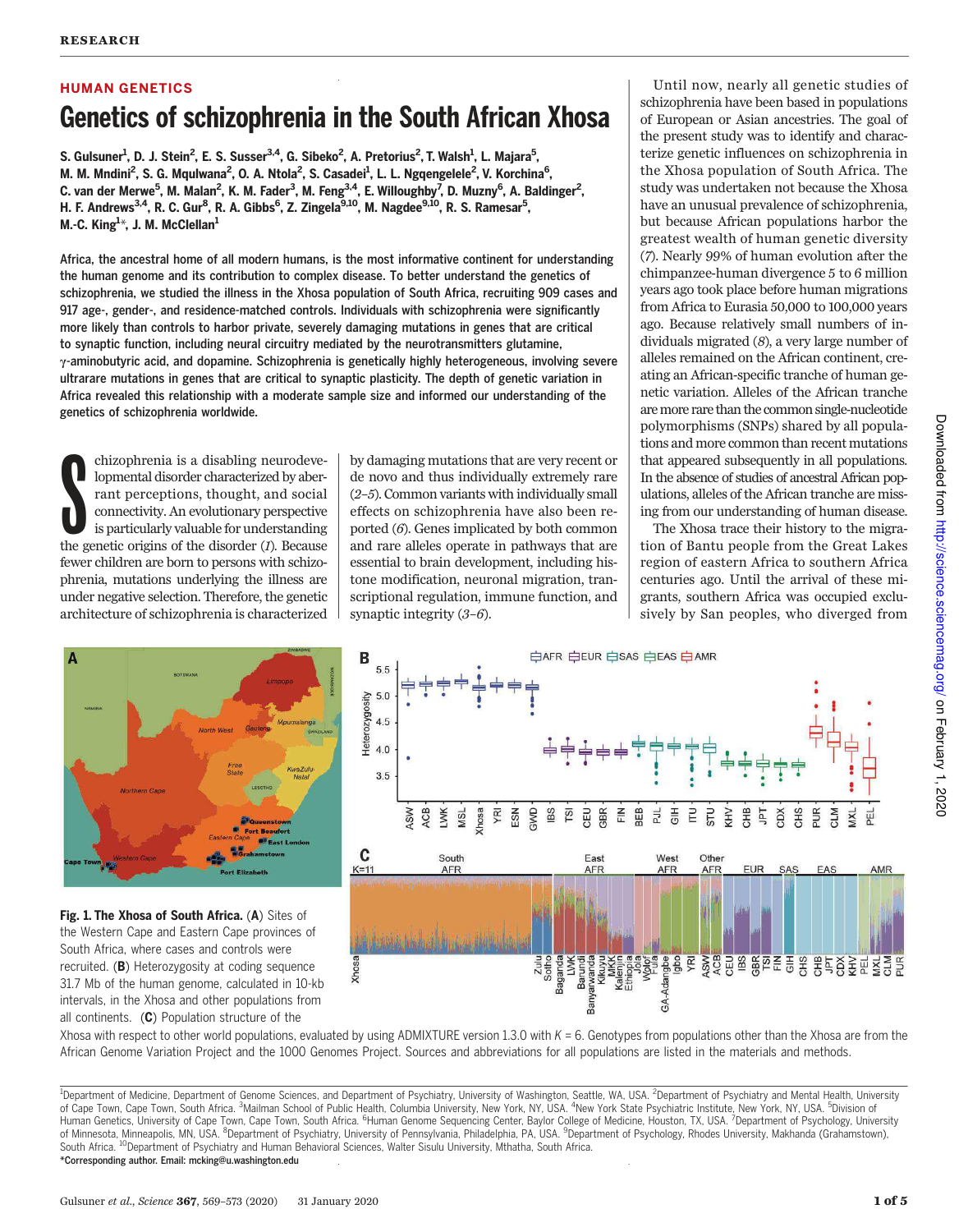other modern humans at least 100,000 years ago (9). Archaeological, linguistic, and DNA evidence indicate that the Xhosa people are descended from the admixture of these Bantu and San populations (10–12). The Xhosa now live throughout South Africa and are the largest population of the Eastern Cape region.

For this project, participants with schizophrenia (cases) were recruited from psychiatric inpatient units and outpatient health clinics in the Eastern Cape Province and Western Cape Province (Fig. 1A). Controls were recruited from the same locales, including patients presenting with conditions not related to mental health. Cases and controls were matched for age, gender, education, and region of recruitment (13).

A total of 2092 individuals, all self-identifying as Xhosa, enrolled in the study. The final cohort for genetic analysis was 1826 individuals, comprising 909 cases and 917 controls. More detailed information regarding sampling strategy, consent, and clinical and demographic features of the cohort is provided in tables S1 and S2 (13). DNA from participants was evaluated by whole-exome sequencing, with quality control and variant interpretation being based on established experimental and bioinformatics methods (figs. S1 to S5) (13).

As expected, genetic variation among the Xhosa (regardless of case-control status) was far greater than among non-Africans (Fig. 1B). Analysis of the Xhosa vis-a-vis other African populations suggested the closest genetic relationship to the Zulu and Sotho populations, their geographic neighbors (Fig. 1C and figs. S6 to S10).

To characterize the genetic architecture of schizophrenia in the Xhosa population, we evaluated contributions from both rare alleles and common alleles. We first compared the numbers of cases versus controls carrying at least one private damaging variant in a gene that was intolerant to such mutations (table S3) (13). A "private variant" was defined as a variant that appeared in only one case or only one control among our participants and that was absent from other population databases (13). "Damaging variants" were defined as nonsense mutations, frameshift mutations, and splicedisrupting and missense mutations that were predicted to be damaging by multiple criteria (13).

Definition of private damaging variants in mutation-intolerant genes yielded "case genes," which harbored such mutations only in cases, and "control genes," which harbored such mutations only in controls. For example, CNTNAP1 was a case gene, harboring four different private damaging variants in cases and none in controls, whereas MUC5B was a control gene, harboring seven different private damaging variants in controls and none in cases. Analyses were carried out for minimum thresholds of one, two, or three different private damaging mutations per case gene or per control gene.

Comparisons of cases and controls yielded four significant results. First, cases were significantly more likely than controls to harbor private damaging mutations in case genes or control genes that were intolerant to such mutations (Fig. 2A). Results were similar for thresholds of one, two, and three private dam-

aging mutations per gene and were robust to definitions of intolerance (table S4). These results paralleled those of our prior study of exclusively de novo events in schizophrenia cases and controls (4). As a control for this approach, we compared the numbers of cases versus controls harboring at least one private





Fig. 2. Distributions of damaging mutations in cases and controls. Histograms indicate the proportions of cases and controls with private damaging mutations in genes with such mutations only in cases (case genes) or only in controls (control genes). Thresholds indicate the minimum number of private damaging mutations that define a case gene or a control gene. (A) Proportions of cases and controls with either private damaging or benign mutations in all case genes or control genes. O.R., odds ratio. (B) Proportions of cases and controls with either private damaging or benign mutations in synaptic genes (*15*).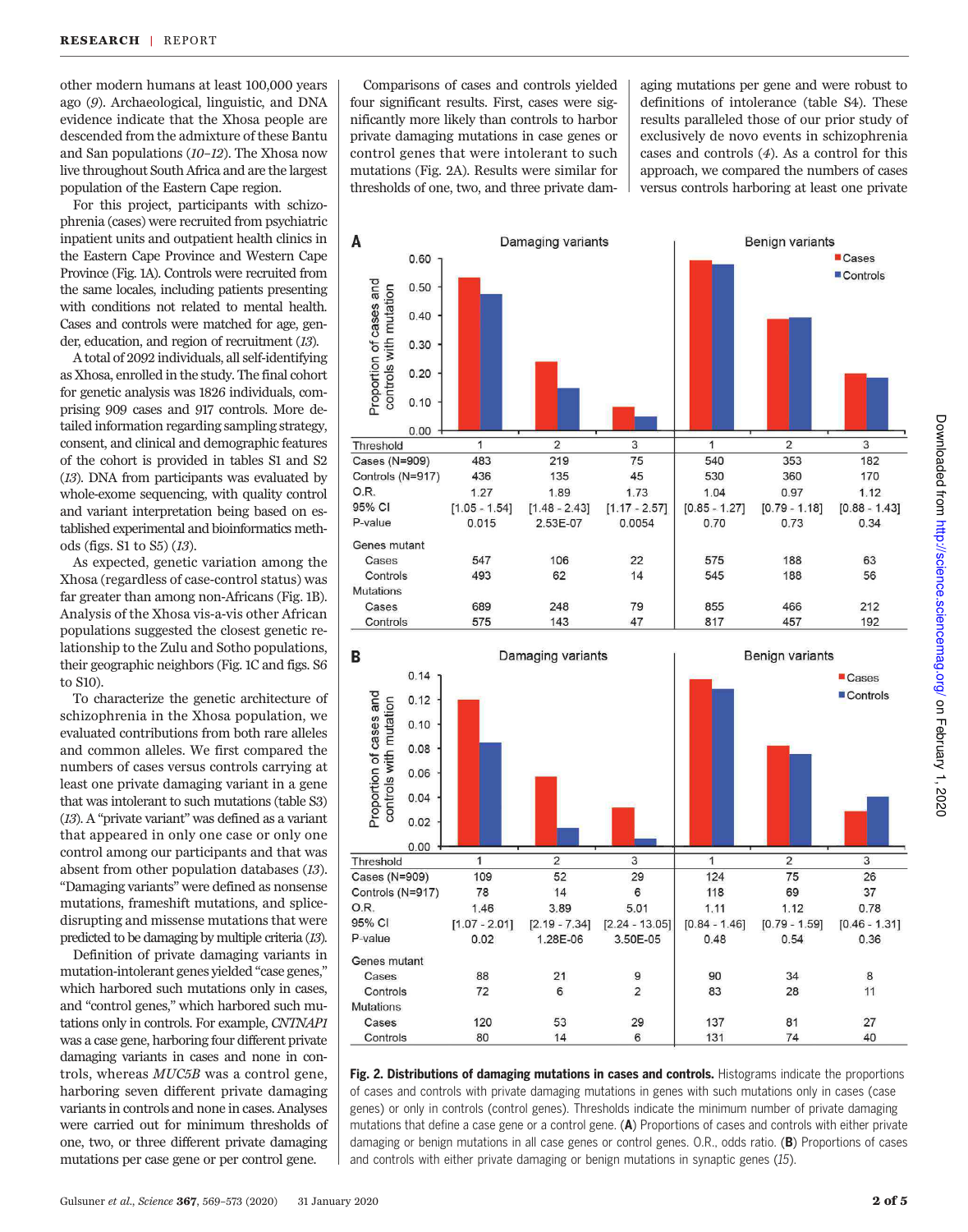

# Fig. 3. Proportions of cases and controls with mutations in genes that are dysregulated in severe

mental illness. Previous studies evaluated differential gene expression in the postmortem brain of genes from individuals with schizophrenia, autism, and bipolar disorder (*16*). Integrating these data with mutational profiles of cases and controls reveals that cases were significantly more likely than controls to carry private damaging mutations in genes that are downregulated in schizophrenia or autism or upregulated in bipolar disorder. ns, not significant.

benign mutation in mutation-intolerant genes (13). There were no significant differences between cases and controls for these benign events (Fig. 2A).

Differences in mutation distributions in cases versus controls were consistent with an oligogenic model; that is, the hypothesis that the illness may be caused by one or a few severe damaging variants. Case status was significantly associated with more private damaging mutations per individual [Firth logistic regression,  $P = 0.0002$  (13). The odds ratio representing the increased risk of being a case associated with each additional mutation was 1.25 [95% confidence interval (CI), 1.11–1.41] (table S5).

Second, cases were significantly more likely than controls to carry private damaging mutations, specifically in genes that are highly expressed in brain (14) (table S6) and in genes that are involved in synaptic functioning (15) (Fig. 2B). Increasingly strong effects were found for subsets of synaptic genes harboring two or three private damaging mutations (Fig. 2B). Again, as a control for the approach, we compared the numbers of cases versus controls harboring at least one private benign mutation in mutation-intolerant synaptic genes. There were no significant differences between cases and controls.

Proportions of HIV-positive individuals differed by case-control status and by gender (table S1). To determine whether HIV status was a confounder for the genomics analyses,

we recalculated all comparisons in two ways: by using HIV status as a covariate in regression and excluding all HIV-positive individuals. Results did not differ from those reported above (table S7).

Third, integration of gene dysregulation profiles from analysis of postmortem brain tissues from individuals with schizophrenia, autism, or bipolar disorder  $(16)$  with mutational profiles of Xhosa cases and controls revealed that Xhosa cases were significantly more likely than controls to carry private damaging mutations in genes that are downregulated in schizophrenia or autism, or up-regulated in bipolar disorder (Fig. 3). By contrast, controls were not enriched for damaging mutations in any set of genes that are dysregulated in these illnesses.

The possibility that individual genes were enriched for rare variants in cases versus controls was evaluated by using SKAT (sequence kernel association test) (17). No single gene was significant after multiple-comparison adjustment, although marginal results may prove significant in future studies with larger sample sizes (13) (table S8 and fig. S11).

To evaluate the African tranche of variation, we compared distributions of African-specific exonic variants of frequency 0.01 to 0.10 in cases versus controls by logistic regression, adjusting for covariates (13). In addition, common exonic variants (defined as minor allele frequency  $MAF \geq 0.01$  in the Xhosa, regardless of frequency in other populations) were eval-

uated by using the same methods. Q-Q plots and Manhattan plots for these analyses are shown in fig. S12. With the caveat that sample size was low for an exome-wide association design, one SNP was significant after exomewide multiple-comparison adjustment (table S9): rs12600437 in the 3′ untranslated region of zinc finger protein ZFP3 had a higher minor allele frequency in controls than in cases.

Cases and controls were assessed for copy number variants (CNVs) in 15 genomic regions enriched for CNVs in schizophrenia and other psychiatric disorders (18). Of the 904 cases and 912 controls with exome data that could be evaluated for CNVs (19), three cases and one control carried a deletion at chromosome 15q11.2, three cases carried a duplication at chromosome 16p13.11, and one control carried a duplication at chromosome 16p11.2 (fig. S13). In addition, one control had karyotype XXY, and one control had karyotype XYY.

Fourth, to determine whether results for the Xhosa generalized to non-African populations, we evaluated data from a case-control study of schizophrenia in the Swedish population (3) using the same methods. We applied our quality control criteria to the Swedish dataset, yielding data from 4436 cases and 5713 controls, then selected random subsets of 909 Swedish cases and 909 Swedish controls 10,000 times, matching for critical covariates (13). For each Swedish subset, we counted the numbers of cases and controls harboring qualifying private mutations, using the same criteria as for the Xhosa cases and controls, then calculated P values from the median numbers of cases and controls for each threshold (table S10). As with the Xhosa, Swedish cases were significantly more likely than controls to harbor private damaging mutations in case genes or control genes that are intolerant to such mutations.

Results for the Xhosa yielded generally larger effect sizes than did the results for the Swedes, reflecting the greater depth of genetic variation of the Xhosa population and hence more rigorous definitions of case-only and control-only genes. For the same number of cases and controls, greater genetic variation in Africa provides more power to detect relationships of genes to phenotypes. The concordance of analyses of the Xhosa and Swedish populations is important, because many findings in genetic studies of schizophrenia do not replicate across populations (20). Results from both populations support disruptions in synaptic signaling and plasticity as being critical to the development of schizophrenia.

We can make some inferences about the causes of schizophrenia given these results. In the Xhosa, private damaging mutations in genes that are critical to synaptic plasticity and neural circuitry were enriched in participants with schizophrenia, with one or a few severe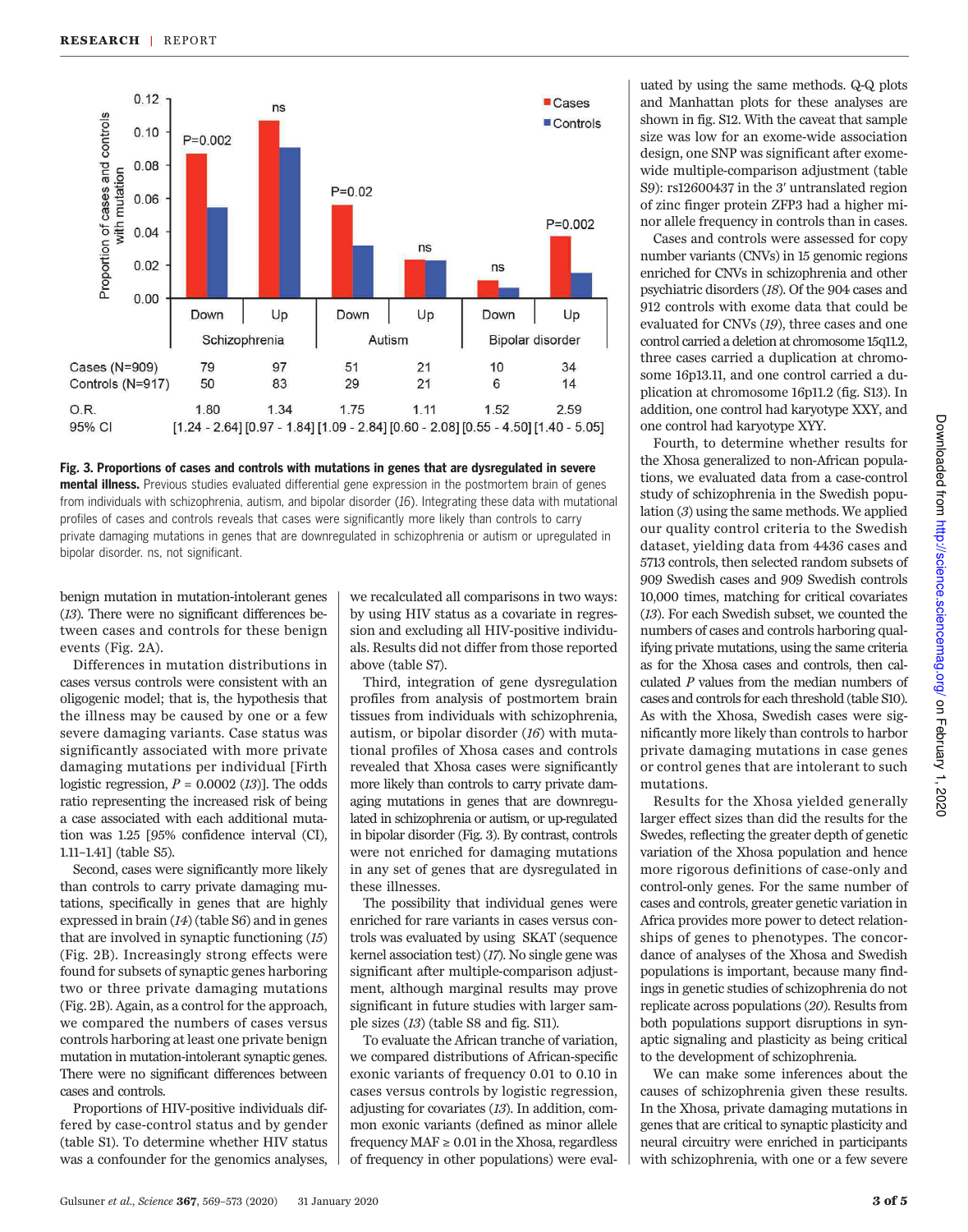



mutations in each affected individual. Human brain circuitry comprises some 100 million neurons interconnected by synapses, which are the communication hubs for transmitting and processing information. Dynamic changes in dendritic structure and synaptic organization are choreographed by complex signaling cascades involving thousands of proteins, including scaffolds, channels, receptors, kinases, adhesion molecules, signaling enzymes, and cytoskeleton components. These changes are ultimately responsible for learning, memory, and brain function (21).

Genes encoding synaptic proteins are well conserved, intolerant of mutations, and enriched for de novo mutations associated with neurodevelopmental disorders, including intellectual disability, autism, and schizophrenia (15). Among Xhosa cases, synaptic genes harboring private damaging mutations included glutamate (GRIA2),  $\gamma$ -aminobutyric acid (GABRB1, GABRB2, GABRA5, and GABRD), dopamine (DRD2), and glycine (GLRA2) receptors; voltage-gated calcium channels (CACNA1A and CACNA1C); scaffold proteins (DLG1, DLG3, and DLGAP1); cell adhesion molecules (CNTNAP1, CTNNB1, CTNNA2, and CTNND2); and multiple postsynaptic density signaling proteins, kinases, and phosphatases (Fig. 4). Synaptic genes that are disrupted by private damaging mutations in multiple cases include CACNA1C, DLGAP1, and huntingtin (HTT) and its associated kinase kalirin (KALRN), each of which was mutant in three cases, and CNTNAP1, which was mutant in four cases.

In both African and non-African populations, a causal role for private damaging mutations in genes that are important to brain development is consistent with the nature of schizophrenia and with selection against it. Although schizophrenia is highly heritable, most cases are sporadic, and affected individuals have significantly fewer children, all of which are consistent with a critical role for de novo and recent ultrarare mutations (1). As a result, schizophrenia is characterized by extreme genetic heterogeneity, with no single gene explaining schizophrenia in more than a small number of patients (22).

Advances in treatments for schizophrenia depend on characterizing shared mechanisms underlying the illness. Results from African and European cohorts converge, both implicating disruptions in synaptic architecture

and plasticity. Current antipsychotic medications generally act as antagonists and/or agonists at neurotransmitter receptors, mostly targeting dopamine, serotonin, and adrenergic receptors (23). These agents broadly affect neurotransmitter firing in neuronal circuits throughout the central nervous system, rather than narrowly targeting specific molecular pathways. Although helpful for reducing psychotic symptoms, these agents are not curative and generally do not address the neurocognitive and social difficulties inherent to the disorder (23). The synaptic genes that are disrupted in our cases encode structural components of neurotransmitter and ion channel receptors, cell adhesion proteins, scaffolding proteins, and postsynaptic density signaling molecules (21). Interventions designed to remediate disruptions in synaptic structural organization and intracellular signaling pathways potentially offer more specific therapeutic benefits.

Private damaging mutations in genes that are critical to brain function also appear in controls. For this study, controls were recruited from health clinics, which is a conservative bias because damaging mutations in controls may confer susceptibility to conditions that share genetic influences with schizophrenia. Whether a person harboring a severe mutation in a critical gene develops schizophrenia depends on the biology of the gene, the consequences of the mutation for gene function, and secondary events. For many patients, schizophrenia may be oligogenic, involving a few severe germline mutations and/or brain-specific severe somatic events, either genetic or epigenetic  $(1, 24)$ . Secondary events may also include nongenetic brain injury during development. To the extent that these secondary events are stochastic, a damaging mutation in a critical gene may not lead to schizophrenia in the person in whom it first appears, but only in subsequent generations.

Finally, the infrastructure, capacity building, and research cohorts currently being established by H3Africa offer enormous promise for gene discovery for complex human phenotypes (25). Human biology is universal, and the study of human genomics in Africa provides an invaluable scientific opportunity to better detect and define genes that are critical for health worldwide.

### REFERENCES AND NOTES

- 1. J. McClellan, M. C. King, *Cell* 141, 210–217 (2010).
- 2. A. Ganna *et al*., *Am. J. Hum. Genet.* 102, 1204–1211 (2018).
- 3. G. Genovese *et al*., *Nat. Neurosci.* 19, 1433–1441 (2016).
- 4. S. Gulsuner *et al*., *Cell* 154, 518–529 (2013).
- 5. M. Fromer *et al*., *Nature* 506, 179–184 (2014).
- 6. Schizophrenia Working Group of the Psychiatric Genomics Consortium, *Nature* 511, 421–427 (2014).
- 7. J. M. McClellan, T. Lehner, M. C. King, *Cell* 171, 261–264 (2017). 8. L. L. Cavalli-Sforza, P. Menozzi, A. Piazza, *The History*
- *and Geography of Human Genes* (Princeton Univ. Press, 1994). 9. E. R. Chimusa *et al*., *PLOS Genet.* 11, e1005052 (2015).
- 10. J. B. Peires, *The House of Phalo: A History of the Xhosa People*
- *in the Days of Their Independence* (Univ. of California Press, 1982).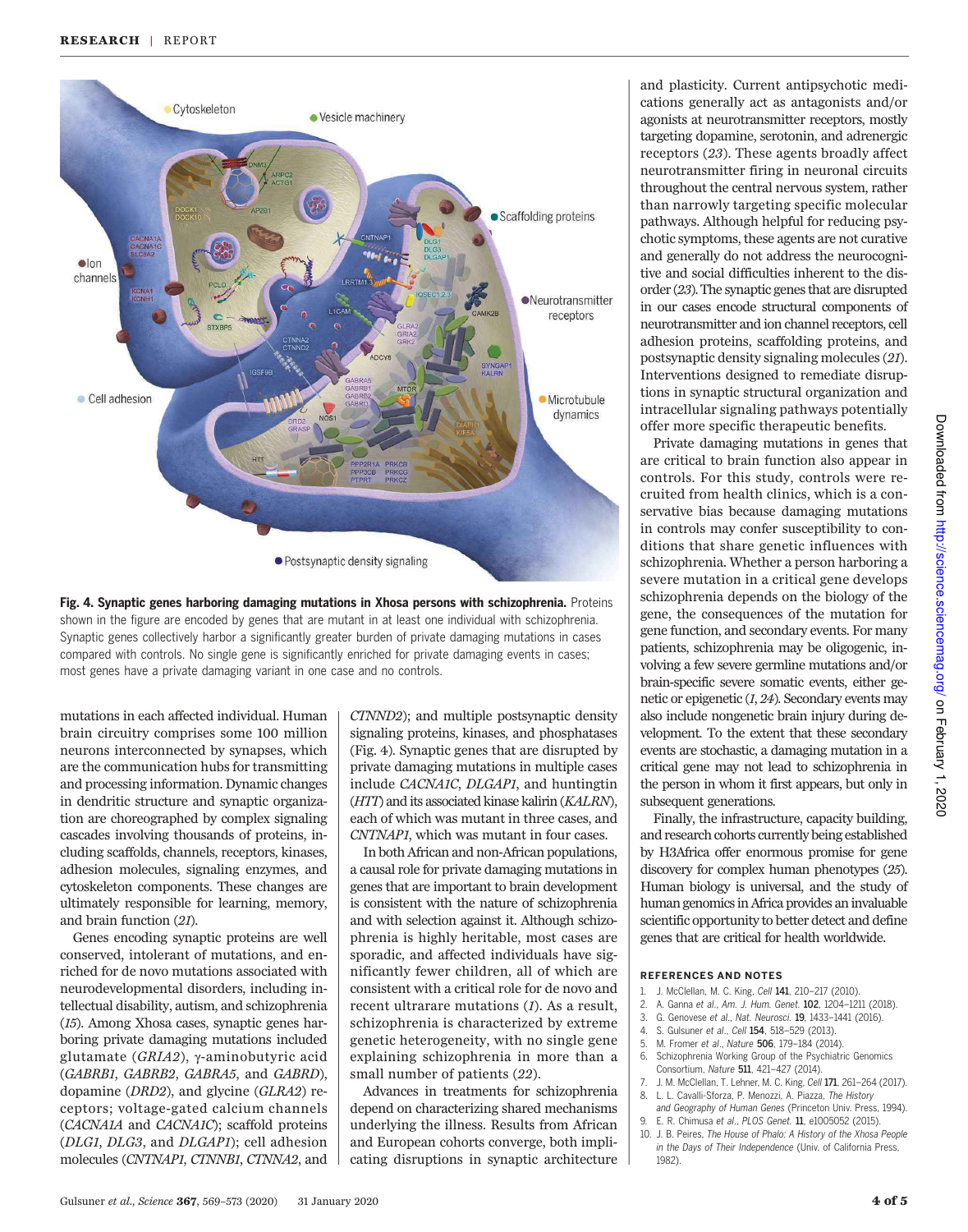- 11. J. L. Newman, *The Peopling of Africa: A Geographic Interpretation* (Yale Univ. Press, 1995).
- 12. D. W. Phillipson, *African Archaeology* (Cambridge Univ. Press, ed. 3, 2005).
- 13. Materials and methods are available as supplementary materials.
- 14. A. Wells *et al*., *Nucleic Acids Res.* 43, 10804–10820 (2015).
- 15. F. Koopmans *et al*., *Neuron* 103, 217–234.e4 (2019).
- 16. M. J. Gandal *et al*., *Science* 362, eaat8127 (2018).
- 17. I. Ionita-Laza, S. Lee, V. Makarov, J. D. Buxbaum, X. Lin, *Am. J. Hum. Genet.* 92, 841–853 (2013).
- 18. C. R. Marshall *et al*., *Nat. Genet.* 49, 27–35 (2017).
- 19. N. Krumm *et al*., *Genome Res.* 22, 1525–1532 (2012).
- 20. D. Curtis, *Psychiatr. Genet.* 28, 85–89 (2018).
- 21. J. Li *et al*., *Sci. Signal.* 9, rs8 (2016).
- 22. T. Singh *et al*., *Nat. Neurosci.* 19, 571–577 (2016).
- 23. S. J. Kaar, S. Natesan, R. McCutcheon, O. D. Howes,
- *Neuropharmacology*, 107704 (2019). 24. W. C. Huang, K. Bennett, C. Gregg, *Trends Neurosci.* 41, 925–937 (2018).
- 25. C. Rotimi *et al*., *Science* 344, 1346–1348 (2014).

## ACKNOWLEDGMENTS

This study owes its success to African scientists and medical personnel and the grace of the Xhosa community. Institutional review committees at the University of Cape Town, Walter Sisulu University, Rhodes University, the University of Washington, and Columbia University approved the study. B. Malagas (University of Cape Town data verification officer) audited and reconciled the database. Funding: This work was supported by NIH grants U01MH096754 (D.J.S.), U01MH096756 (E.S.S.), U01MH096844 (M.-C.K., J.M.M., and T.W.), and UM1HG008898 with supplementary funding from the National Institute of Mental Health (R.A.G.), the South African Medical Research Council (D.J.S. and R.A.G.), and a NARSAD grant (to S.G). Author contributions: S.G., D.J.S., E.S.S., T.W., R.C.G., R.S.R., M.-C.K., and J.M.M. designed the study. D.J.S., E.S.S., G.S., A.P., M.M.M., S.G.M., O.A.N., L.L.N., A.B., R.C.G., Z.Z., and M.N. designed interview instruments and interviewed and enrolled participants. S.G., T.W., L.M., S.C., V.K., C.v.d.M., D.M., R.C.G., R.A.G., R.S.R., M.-C.K., and J.M.M. performed experiments and evaluated genomic data. A.P., M.M., K.M.F., M.F., A.B., H.F.A., R.C.G., and J.M.M. curated and validated data. S.G., E.W., M.-C.K., and J.M.M. drafted the manuscript and figures. All authors critically reviewed the manuscript. Competing interests: D.J.S. receives research grants and honoraria from Lundbeck Pharmaceuticals and from Sun Pharmaceuticals IndustriesLtd. T.W. is a consultant to Color Genomics. R.A.G. receives payment for genetic testing from Baylor Genetics. All other authors declare no competing interests. Data and materials availability: Exome data from consenting participants have been deposited to dbGaP (accession no. phs000959.v1).

### SUPPLEMENTARY MATERIALS

science.sciencemag.org/content/367/6477/569/suppl/DC1 Materials and Methods Tables S1 to S10 Figs. S1 to S13 References (*26*–*50*)

View/request a protocol for this paper from *Bio-protocol*.

29 July 2019; accepted 18 December 2019 10.1126/science.aay8833